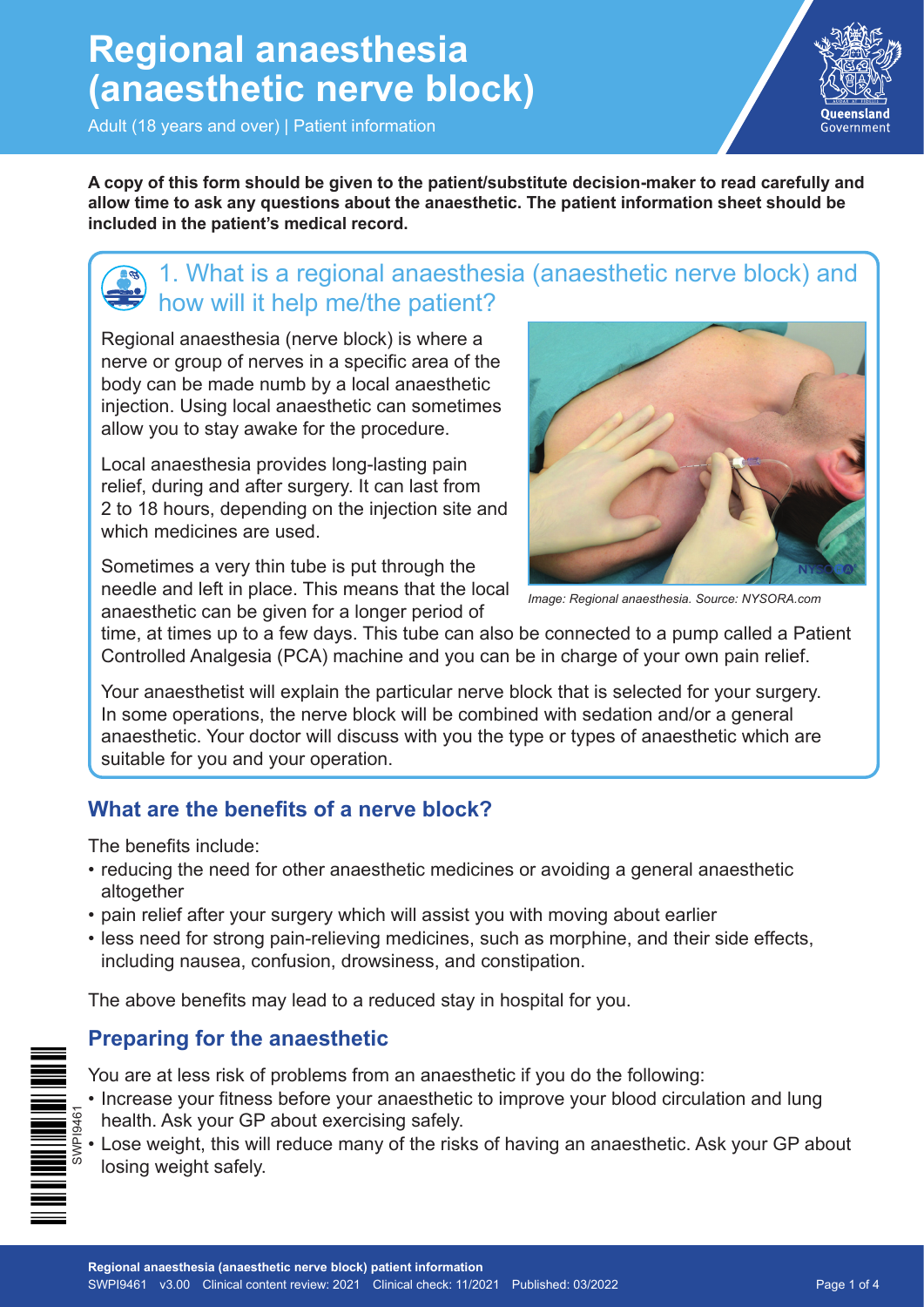- Stop smoking as early as possible before your surgery to give your lungs and heart a chance to improve. Smoking cuts down the oxygen in your blood and increases breathing problems during and after an operation. Phone 13 QUIT (13 78 48).
- Drink less alcohol, as alcohol may alter the effect of the anaesthetic medicines.
- Do not drink any alcohol 24 hours before surgery.
- Stop taking recreational drugs (this includes recreational smoking such as marijuana) before your surgery as these may affect the anaesthetic.
- Ask your surgeon and/or anaesthetist if you should stop taking your anticoagulant or antiplatelet (blood thinning) medicines before surgery as it may affect your blood clotting:
	- do NOT stop blood thinning medicines without medical advice
	- if you are asked to stop taking blood thinning medicine before your procedure, ask your doctor/clinician when you can restart the blood thinning medicine.

#### **On the day of your procedure:**

- **Nothing to eat or drink** ('nil by mouth'): you will be told when to have your last meal and drink. Do NOT eat (including lollies), drink, or chew gum after this time otherwise your operation may be delayed or cancelled. This is to make sure your stomach is empty so that if you vomit, there will be nothing to go into your lungs.
- **If you are a smoker or drink alcohol:** do not smoke or drink alcohol.
- **If you are taking medicines:** most medicines should be continued before an operation and taken the usual time even on the day of surgery with a sip of water. There are some important exceptions:
	- your doctor/clinician will provide specific instructions about your medicines
	- take to the hospital all your prescribed medicines, those medicines you buy over the counter, herbal remedies and supplements to show your anaesthetist what you are taking.
- **If you feel unwell:** telephone the ward/ hospital for advice.
- Tell your doctor/clinician and the anaesthetist if you have:
	- health problems (e.g. diabetes, high blood pressure, infectious diseases, serious illnesses), including if regular treatment or a stay in hospital is needed
	- a drug addiction
	- had previous problems and/or known family problems with anaesthesia
	- false teeth, caps, loose teeth or other dental problems
	- been taking prescribed and/or over the counter medicines, herbal remedies and supplements; this may include and is not limited to blood thinning medicines, the contraceptive pill, antidepressants and/or diabetic medicines (e.g. insulin)
	- allergies/intolerances of any type and side effects.

#### **During the procedure**

- Your anaesthetist will ask you to keep still while the injections are given. You may notice a warm tingling feeling as the anaesthetic begins to take effect.
- Your operation will only go ahead when you and your anaesthetist are sure that the area is numb.
- You will remain alert and aware of your surroundings, unless you are having sedation. A screen shields the operating site, so you will not see the operation unless you want to.
- If you are having sedation, you will be sleepy and relaxed. However, you may be aware of events around you.
- Your anaesthetist is always near you and you can speak to him or her whenever you want to.

# 2. What are the risks?

There are risks and complications with anaesthesia. There may also be risks specific to each person's individual condition and circumstances. Please discuss these with the doctor/clinician and ensure they are written on the consent form before you sign it.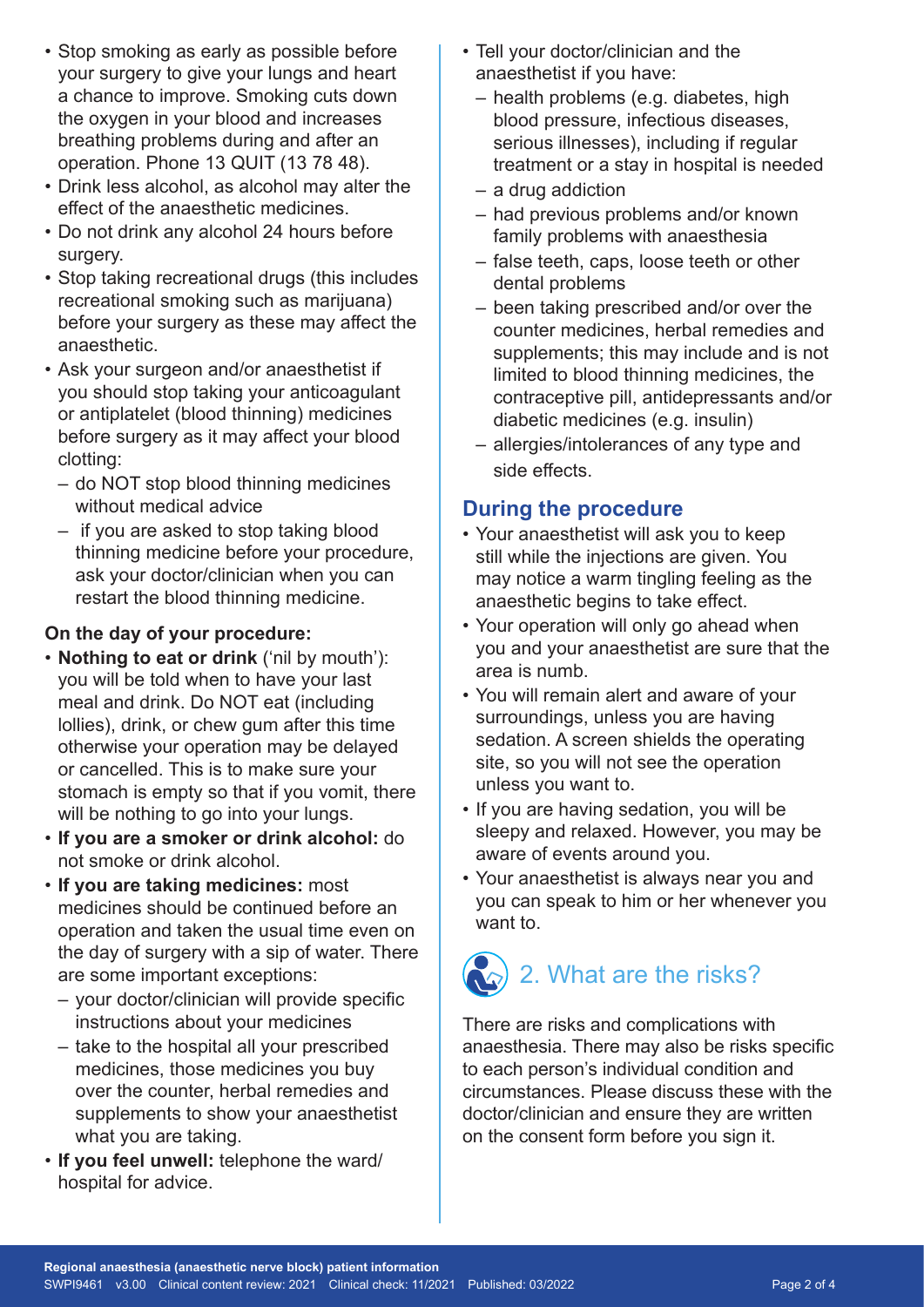Risks include but are not limited to the following:

#### **Common risks and complications**

- pain, bruising and/or bleeding at the injection site
- bleeding is more common if you have been taking blood thinning drugs, such as warfarin, aspirin, clopidogrel (Plavix, Iscover, Coplavix), prasugrel (Effient), dipyridamole (Persantin or Asasantin), ticagrelor (Brilinta), apixaban (Eliquis), dabigatran (Pradaxa), rivaroxaban (Xarelto) or complementary/alternative medicines, such as fish oil and turmeric
- prolonged numbness or tingling.

#### **Uncommon risks and complications**

- failure of block: this may require a further injection of anaesthetic or a different method of anaesthesia to be used
- temporary nerve damage recovering in a few days to months, damage may cause weakness, tingling and/or numbness of the body part that the nerve goes to
- overdose of local anaesthetic solution
- allergic reaction to the medication, requiring further treatment
- small areas of the lung can collapse, increasing the risk of chest infection. This may need antibiotics and physiotherapy
- damage to surrounding structures such as blood vessels, nerves and muscles.

#### **Rare risks and complications**

- permanent nerve damage
- equipment failure (e.g. breakage of needles or catheters possibly requiring surgery to remove them)
- serious allergic reaction or shock to the medication, requiring further treatment
- infection at the site of injection, may require antibiotics and further treatment
- heart attack or stroke could occur due to the strain on the heart
- seizures may occur, requiring further medication and treatment
- death as a result of this anaesthetic is rare.

#### **What are the risks of not having a regional anaesthesia (anaesthetic nerve block)?**

Not having an anaesthetic may result in you not being able to have the procedure.

There may be health consequences if you choose not to have the proposed anaesthetic. Please discuss these with the doctor/clinician.

## 3. Are there alternatives?

Making the decision to have an anaesthetic requires the patient/substitute decisionmaker to understand the options available. Please discuss any alternative treatment options with your doctor/clinician.

## 4. What should I expect after the anaesthetic?

The area that has been blocked may remain numb or weak for up to 24 hours (longer if you have special tubing inserted).

For your own safety:

- take care not to injure or bump the area that has been numbed with the local anaesthetic as you will not be able to feel pain
- do not place hot or very cold things on the affected part as this could cause burns
- if you have a 'weak' leg, do not walk without a person to assist you
- ask your doctor/health professional whether you can:
	- drive any type of car, bike or other vehicle
	- operate machinery including cooking implements
- if the numbness/weakness has not gone away after 24 hours, contact your doctor/ clinician
- there can be a significant increase in pain when the block wears off. Take prescribed pain medications as directed as soon as you notice an increase in pain.